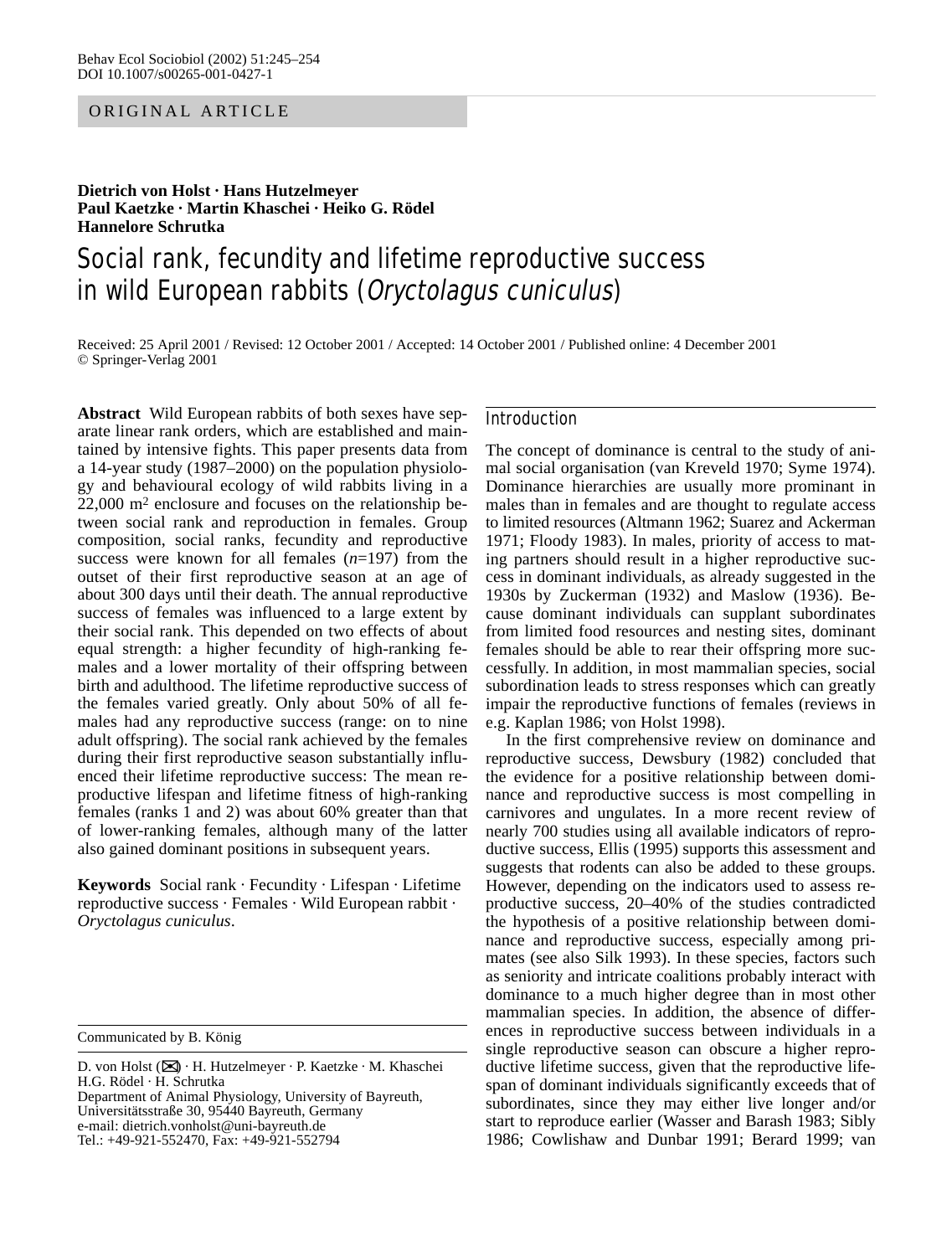Noordwijk and van Schaik 1999). However, studies bearing on the question of a relationship between dominance and life expectancy in mammals are largely missing.

The present paper provides an overview of some results of a long-term study (1987–2000) on the population physiology and behavioural ecology of wild European rabbits and focuses on the relationship between social rank and fecundity, reproductive success and lifetime fitness of female wild rabbits living in a large enclosure under relatively natural conditions.

## Methods

All animals (*Oryctolagus cuniculus* L.) were descended from five adult pregnant females and three adult males from different groups trapped in 1983 near Schwandorf (Bavaria, Germany). All females gave birth to litters within 10 days after capture. Nineteen offspring survived to adulthood and were used together with their mothers and the three males for further breeding. In the beginning, the animals were kept in small enclosures for breeding and methodological studies. Since 1985, the population has lived more or less undisturbed in a 22,000-m2 enclosure. The animals can be observed from two separate outlook towers 4 m in height. The study area is encompassed by a 20×20 m grid system, delineated by numbered poles. The location of any rabbit can be recorded accurately to a 5×5 m grid reference. Behavioural data of all adult individuals have been gathered since 1987.

The enclosure is surrounded by two fences preventing escape of the rabbits. However, predators such as stone martens, polecats, domestic cats, stoats, buzzards, goshawks, tawny owls as well as crows and magpies can enter the enclosure (which was intended to allow more or less natural predation). Like rabbits in the wild, the animals of our population are hosts to several species of endoparasites (*Eimeria*, *Trichostrongylidae*, *Oxyuridae*), but we have so far had no cases of myxomatosis or rabbit haemorrhagic disease.

There are groups of trees as well as a pond within the enclosure, the latter being visited frequently by the rabbits during droughts. The vegetation (pasture grass mixture and forbs) provides sufficient food for the animals except during hard winters with deep snow, when the naturally occurring food is supplemented with hay (usually for 3–4 weeks in January). For better observation of the young animals, the ground vegetation is cut twice a year (usually in May and August).

In addition to several rabbit-dug burrows there are 14 artificial concrete burrow systems with six to ten chambers each located in the enclosure, which the rabbits use as main warrens of territories and also for breeding. All chambers and about 50 female-dug breeding stops (length 0.5–2.0 m) are prepared with an opening in such a way that checking of the young from their first day of life is possible without destroying the entrance sealed by the females. More than 100 traps made of wood are evenly distributed over the whole area, and are baited with salted peanuts three times a week. Most of the time the traps are locked, and are used by the animals as sunshade and hiding-places.

Every morning the entire enclosure is patrolled and checked for dead animals. All burrow systems and breeding stops are checked, and the body masses of nestlings and their survival is recorded; on the 12th day of life, the sex of the offspring is determined and all individuals are marked by ear tags.

Once a month, all traps are unlocked for 2–3 days to capture the adult animals (capture success depending on season and animal number: 65–95%). All animals are weighed and scrutinized for wounds, indicators of disease (e.g. for a sticky anal region caused by diarrhoea), and for their state of reproduction (blood circulation (colour) of the vagina, pregnancy, development of mammary glands). In addition, a blood sample is taken from each animal for endocrinological, immunological, and genetic investigations (not discussed here).

During the reproductive season, the abdominal fur of each adult female is dyed with a different colour (silk color; Marabu). Because females pluck out their fur for nest building, the maternity of each litter is indicated by the colour of the fur found in the nest. Maternity is additionally confirmed by behavioural observations of the females, such as entering the nest for nursing, marking and defence of the nest site.

To determine group composition, territory size and social rank, the behaviour of the adults is observed during their peak activity (the last 4–5 h before dawn: Wallage-Drees 1989) with binoculars from the two observation towers at the periphery of the enclosure; behavioural patterns are classified according to Southern (1948), Lockley (1961), Myers and Poole (1961), Mykytowycz and Hesterman (1975) and Cowan (1987). Every adult female is usually observed for a total of 3 to more than 8 h per month spread over several observation units (focal animal sampling: Altmann 1974).

#### Definitions

- Nestlings: young before age 20 days, when they leave their natal burrows; the weaning period ends around day 30 (own observations; Hudson et al. 1996 for domestic rabbits), when the females usually give birth to their next litters.
- Juveniles: offspring aged between 20 days and adulthood (see below).
- Adults: all animals surviving until 1 March of the year following their birth. Their mean age at that time is 304±2 days (*n*=223 females), and they are sexually mature. Although wild rabbits can reach sexual maturity with 3–5 months (Australia and New Zealand: Parer 1977; Gibb et al. 1985; Gilbert et al. 1987; Myers et al. 1994; Europe: Andersson et al. 1981; Soriguer 1981; Rogers et al. 1994), they do not reproduce until the following spring under our climatic conditions.
- Reproductive season: time span between conception of the first and birth of the last litter of a year. The period of gestation in rabbis is 30 days; since female rabbits exhibit postpartum oestrus they can give birth to litters at intervals of 30 days. To analyse the effects of the season on the reproductive performance of females, the reproductive season of each year was divided into reproductive cycles of 30 days beginning with the first birth of each year.
- Reproductive lifespan: time period between onset of adulthood and death.
- Fecundity: number of young born to a female.
- Reproductive success: number of offspring that survive to adulthood.
- Group: individuals that live in the same area (territory) and interact with each other regularly with agonistic and/or sociopositive behaviour (Mykytowycz 1959, 1960; Myers and Poole 1961; Cowan 1987).
- Territory: area inhabited by members of a group that is established and defended by males (sometimes also by females) against adult individuals of neighbouring groups or other rabbits.
- Social rank: social relationships between the individuals of a group are assessed by the directionality of the aggressive interactions. In wild rabbits, both sexes usually develop independent and strictly linear rank orders with higher levels of aggression between males than between females (review: Bell 1983). Fighting between females is most pronounced at the outset of the reproductive season. Once dominance relations are established, aggressive interactions are usually of a low intensity. Social ranks at the lower end of the hierarchy are often not evident, because the animals do not show any offensive behaviour. Therefore, the lowest rank indicated in this paper is rank 5. The social rank of each adult female was determined for every month. If a rank shift occurred, the rank during the onset (March to May) of the reproductive season was used for analysis.

#### Data analyses and statistics

Data are represented as means±SEs. Differences among several cohorts were tested with general linear models (GLMs) (for details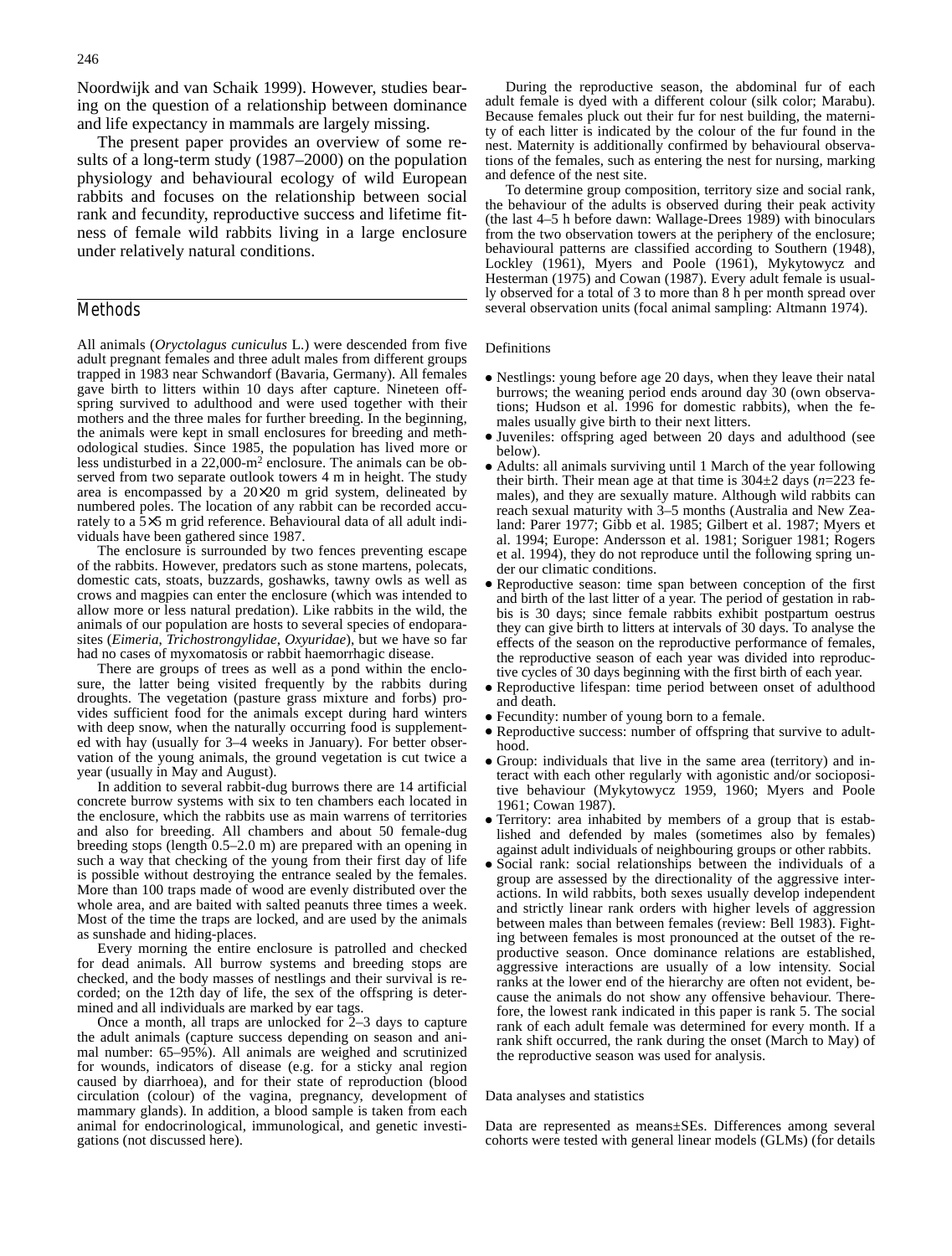see text). An intractable statistical problem inherent in most longterm studies of natural populations (cf. Virgin and Sapolsky 1997) is the inclusion of reproductive data of the same females from different years and often with different ranks. We present the reproductive data of all females and years in Fig. 4. However, to prevent mixing of data from the same female taken during different years, the data were analyzed with one-way ANOVA for each reproductive year of the females separately. Furthermore, using ANOVA, we tested for differences in the reproductive data between their their first and second reproductive season of females with the same rank, a decrease or an increase in rank. The level of significance was set at  $\alpha$ =0.05 for all tests (two-tailed). If not mentioned otherwise, all calculations were performed with Statistica, Kernel version 5.5 A, 1999.

From a total of 1,606 litters, 31 had to be excluded from analysis, because their mothers could not be identified.

## Results

#### General results on reproduction

From 1987 to 2000, a yearly average of 23.6±2.9 adult males (range: 9–45) and 36.3±3.2 adult females (range: 16–60) with their offspring lived in 8–14 territorial groups in the enclosure. Within the groups [consisting of 2–3 (range:  $1-5$ ) adult males and 3–5 (range: $1-6$ ) adult females], there was a sex-specific linear rank order (Fig. 1). Predation as well as intestinal diseases (caused by several species of *Eimeria* and nematodes) represented the major mortality factors.

The first litters were usually born in early April (range: March 9 to April 25). Considering 30 days of pregnancy, the reproductive season of the rabbits started in early March. The last litters were usually born at the end of September (range: August 26 to October 20), resulting in a mean annual reproductive season of 207±4 days (range: 173–237 days, *n*=14). The duration of the reproductive season and the number of adult rabbits had significant effects on the fecundity and reproductive success of the females (multiple regression for both variables:  $R_{\text{litters/female}}^2$ =0.14,  $P > 0.3$ ;  $R_{\text{offspring/fe}}^2$ male=0.02, *P*=0.2; *R*<sup>2</sup> adult offspring/female=0.28, *P*>0.5).

Since female rabbits exhibit postpartum oestrus, they could give birth to up to seven litters at monthly intervals. However, the number of reproducing females decreased from about 80% in the first three reproductive

Males Females

**Fig. 1** Social ranks (*1–5*) of three males and five females of a rabbit group (RG 7) at the start of the reproductive season (March 1991). The ranks were determined by the directionality of the offensive interactions between the individuals during their peak activity before dawn. *Arrow thickness* indicates the number of interactions (e.g. male 1 vs male 2=10.0 offensive acts/h; female 1 vs female  $5=0.2$  offensive acts/h). Total observation time  $>8$  h per animal

cycles to less than 10% in the last cycle (Fig. 2a) reducing the mean number of litters per female and year to 3.18±0.05 (range: 0–6, *n*=497) with a mean litter size of 4.83±0.04 offspring (range 1–9, *n*=1,575). Mean litter size varied between years and during the reproductive season with a maximum at reproductive cycles 2 and 3 (Fig. 2b). The mortality of nestlings between birth and day 12 was about 40% and affected litters of all reproductive cycles more or less equally (Fig. 2b, c). The number of offspring per litter surviving to adulthood decreased from the first to the fifth reproductive cycle; offspring born later never survived to adulthood (Fig. 2d; see Table 1 for statistics).

The biomass of entire litters at birth increased linearly with litter size and was more than five times higher in litters of nine juveniles compared to litters of one  $(334.9\pm14.9 \text{ vs } 51.0\pm2.4 \text{ g})$ . Despite the higher investment of females in larger litter size, the mean birth masses of neonates per litter decreased linearly with increasing litter size (Fig. 3; *R*2=0.11; *n*=1,199; *P*<0.001).

**Table 1** Effects of year (random factor) and reproductive cycle nested within year on the reproduction of females, tested with a general linear model (GLM). *Femals with litters* is a binary variable and thus not normally distributed. We used a GLM with a binomial error and a logit-link function. To make the statistical test comparative to the others within the table, we applied an analysis

of mean deviance and an associated quasi-*F*-test (for a recent application see Diemer and Schmid 2001). The residual degrees of freedom are much higher in *Females with litters* because females were scored for all reproductive cycles of the year. Note that data of all females and all years are used for the statistics

| Model term (data per year)                                                                              | Year of reproduction         |                                  |                                     | Reproductive cycle           |                                          |                                          |
|---------------------------------------------------------------------------------------------------------|------------------------------|----------------------------------|-------------------------------------|------------------------------|------------------------------------------|------------------------------------------|
|                                                                                                         |                              | df                               |                                     |                              | di                                       |                                          |
| Females with litters (%)<br>Litter size at birth<br>Litter size at day 12<br>Adult offspring per litter | 0.26<br>0.74<br>4.49<br>4.36 | 13.84<br>13.76<br>13.76<br>13.76 | > 0.5<br>>0.5<br>< 0.001<br>< 0.001 | 21.5<br>7.76<br>3.28<br>3.85 | 84,3331<br>76.1486<br>76.1486<br>76.1486 | < 0.001<br>< 0.001<br>< 0.001<br>< 0.001 |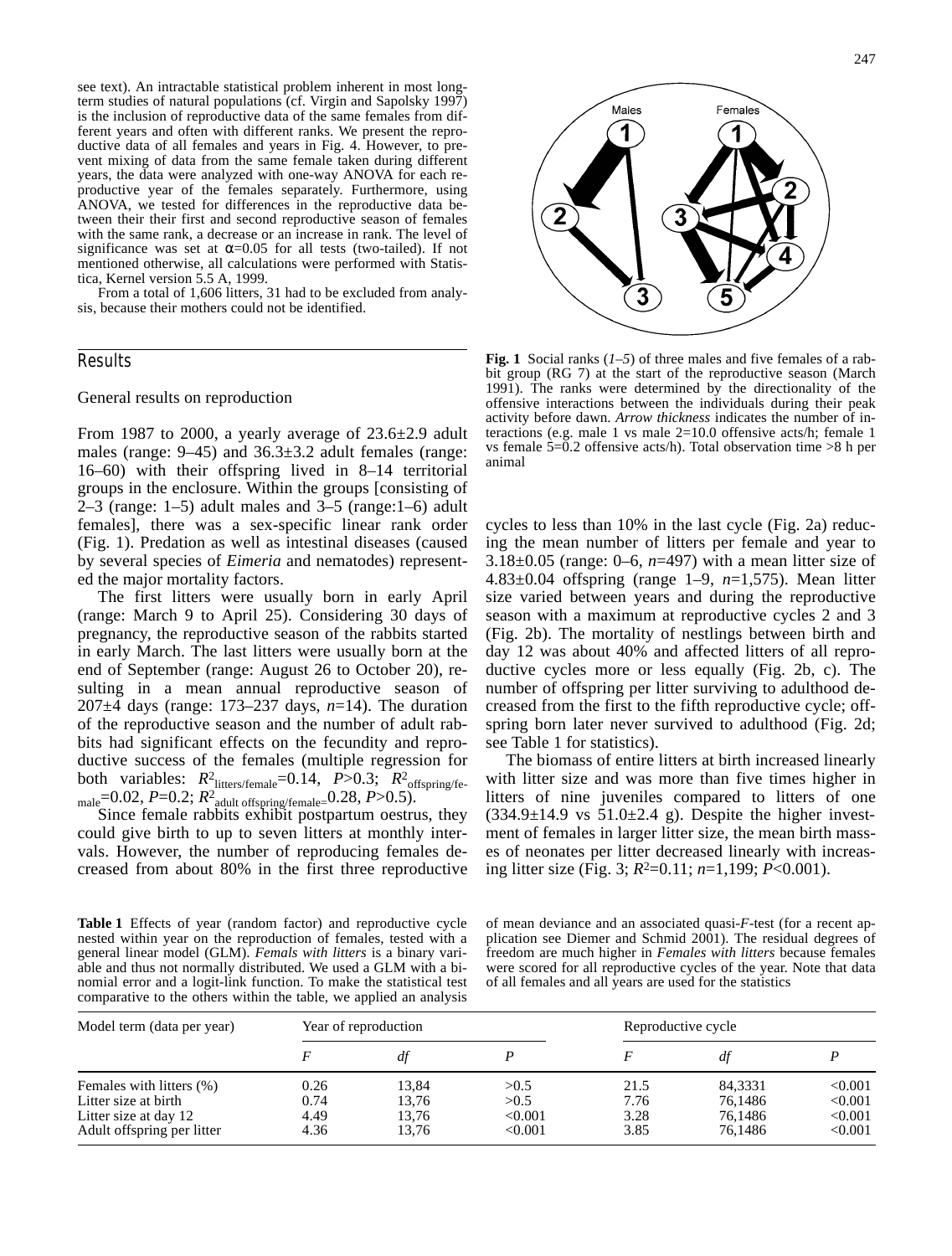



**Fig. 2a–d** Variation in fecundity and reproductive success of females during the reproductive season (means±SEs of the annual means of 14 years). The reproductive season of each year was divided in reproductive cycles of 30 days starting with the first litter of each season. Data only for females that gave birth to litters within the reproductive season. The mean number of litters per cycle is given at the bottom of **b**

Dependent on the number of adult females, between 58 and 220 litters (112.6±11.2) with 274–1,116 nestlings  $(543.3\pm57.3)$  were born annually (data from 14 years). From the total of 7,608 kittens, only  $5.5\pm1.3\%$  (range: 0.0–14.9% per year) survived to their first reproductive season. There was no correlation between the number of young born during a given year and the number of offspring that survived until adulthood. The sex ratio of all 882 litters with known sex ratios at day 12 was not significantly different from 1:1 during the 14-year study  $(2.35\pm0.05)$  males to  $2.43\pm0.05$  females; sign test: *P*=0.3). Furthermore, the data of those 659 litters with no mortality between birth and day 12, showed a clear 1:1 sex ratio at birth  $(2.42\pm0.05$  males to  $2.43\pm0.05$  females; sign test: *P*>0.6). However, due to a lower mortality rate after weaning, the number of females that survived to adulthood exceeded the number of males by nearly 40% (males: 11.4±2.8, range: 0–32; females 15.6±3.7, range 0–51); the difference was, however, not significant (sign test: *P*=0.27; data from 13 years with offspring surviving to adulthood).



**Fig. 3** Birth masses of neonates in relation to litter size. For analysis, the mean weight of the individuals (milk included) of each litter was used. Only those litters were analysed that had been found at the first day of their life. The number of litters is shown at the bottom of the bars



**Fig. 4a–c** Fecundity and reproductive success of all females in relation to their social ranks. Number of reproductive seasons per rank group is shown at the bottom of the bars in **a**

Social rank, fecundity and reproductive success of females

Fecundity and annual reproductive success of the females depended to a large extent on their social ranks. Dominant females produced more litters and offspring (Fig. 4a, b) than females with lower ranks. In addition, the number of offspring surviving to adulthood was higher in dominant females than in females with lower ranks (Fig. 4c). As a consequence of these two effects of about equal magnitude (higher fecundity and lower mortality rate of their offspring), rank 1 females produced about four times more adult offspring than rank 5 females (Table 2; to prevent mixing data from the same female taken during different years, the data were analysed with ANOVA for each of their first 3 reproductive years separately).

**Table 2** Effects of female social rank during their first 3 reproductive years on their reproduction (ANOVA)

|                                                    | Year 1 $(df=4,195)$  |                                | Year 2 $(df=4,125)$  |                             | Year 3 $(df=3,82)$   |                             |
|----------------------------------------------------|----------------------|--------------------------------|----------------------|-----------------------------|----------------------|-----------------------------|
|                                                    |                      |                                |                      |                             |                      |                             |
| Litter/female<br>Offspring/female<br>Adults/female | 5.63<br>5.45<br>2.25 | < 0.001<br>< 0.001<br>$=0.065$ | 2.89<br>2.68<br>0.51 | < 0.03<br>< 0.05<br>$=0.72$ | 2.87<br>3.28<br>0.72 | < 0.05<br>< 0.03<br>$=0.55$ |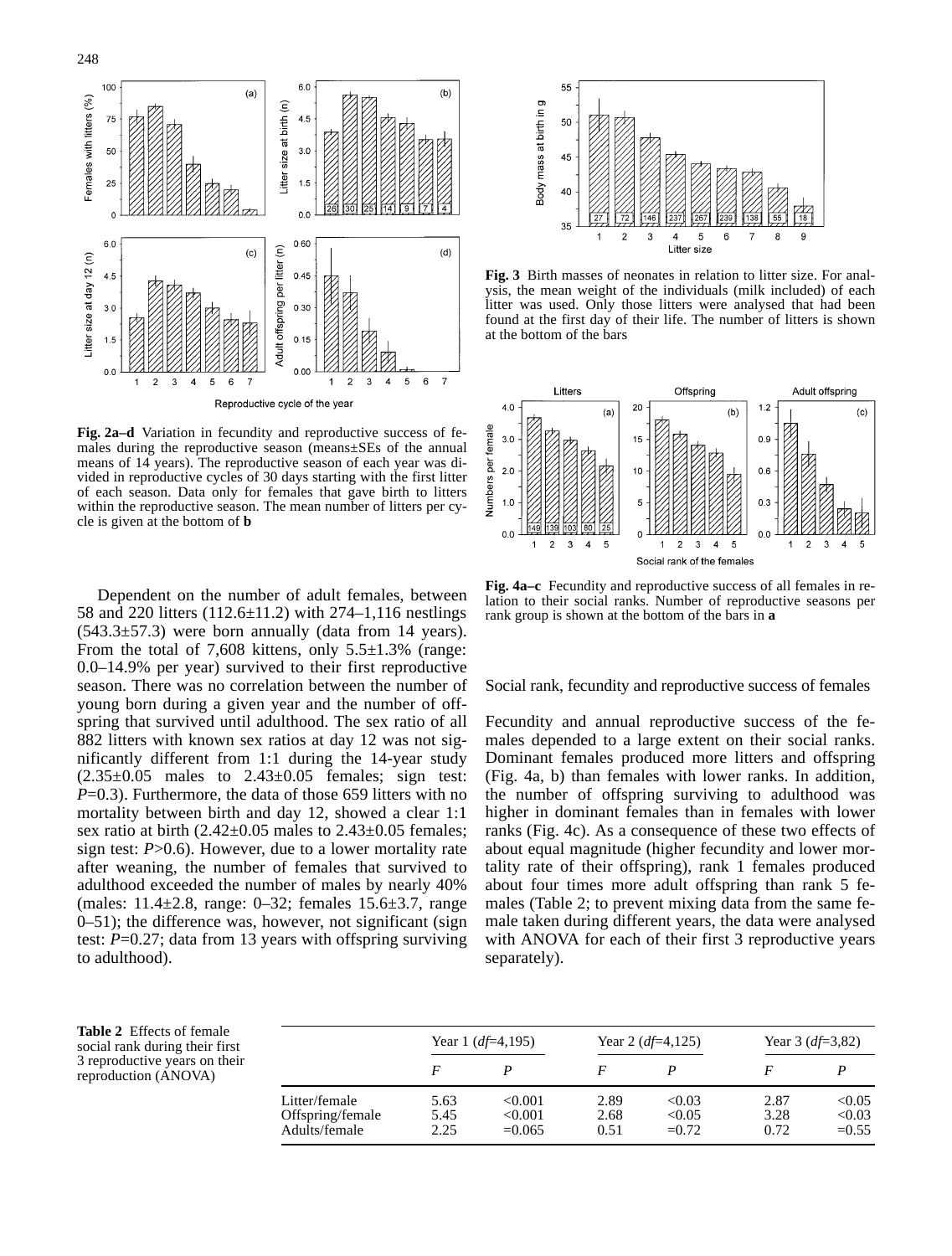

Social rank decreased (-1), unchanged (0) or improved (+1) in the second year

**Fig. 5** Fecundity and reproductive success of females with unchanged (*n*=48), improved (*n*=76) or decreased (*n*=6) social ranks, in their first and second reproductive season. Significant differences between groups are indicated (LSD-test)



**Fig. 6a,b** Relationship between reproductive lifespan vs lifetime fecundity and lifetime reproductive success of 197 females

Further strong support for the relevance of social status came from a comparison of fecundity and reproductive success of females in their first and second reproductive season (Fig. 5): in females that maintained their ranks in both years, reproductive parameters did not change significantly. In contrast, improvement of social status was associated with a significantly increased fecundity and reproductive success, while after a decrease in the social hierarchy, fecundity and reproductive success of the females diminished (ANOVA: litters, *F*2,128=5.85, *P*<0.005; offspring, *F*2,128=5.08, *P*<0.01; adult offspring, *F*2,128=4.77, *P*<0.01).

### Social rank, life expectancy and lifetime fitness

Of the 197 females for which lifespan reproduction data are available so far, only 5 individuals had no offspring at all; the social ranks of the females were 4 and 5, and all of these females died before their second reproductive season. The females gained a mean reproductive age of  $712\pm37$  days (range 69–2,086 days) and produced a mean of 7.68±0.52 litters with 34.9±1.9 offspring during



**Fig. 7** Percentage of females per rank group and reproductive year (**a**) and their annual mortality rate (**b**). Animal numbers per reproductive age: year 1=197, year 2=130, year 3=85, year 4=48, year 5=20, year 6=8

their entire life (range: 0–50 litters and 0–130 offspring). However, only 47.2% of all females had any reproductive success (2.96±0.20; range: 1–9 adult offspring). Altogether, there was a significant correlation between the lifespan of females and their fecundity and reproductive success (Fig. 6: litters (not shown): *R*2=0.68, *P*<0.001; offspring: *R*2=0.78, *P*<0.001; adult offspring: *R*2=0.25, *P*<0.001). However, some females with lifespans of even 4 or more years had no lifetime reproductive success at all (Fig. 6b).

Due to a high mortality rate, the number of females decreased linearly from 197 individuals in their first reproductive season to 8 individuals in the 6th season. Only about 8% of the females gained a dominant position during their first reproductive season (Fig. 7a); the other females usually upgraded their ranks in subsequent years. In addition, there was a strong relationship between the social ranks of the females during each reproductive season and their mortality rates [Fig. 7b; GLM: log-likelihood (rank categorized after controlling for reproductive age) χ2=40.4, *df*=4, *P*<0.001; Crawley 1993].

Most important for the lifetime reproductive success of females was the social rank achieved by the individuals during her first reproductive season: while females with rank 1 and 2 survived a mean of three reproductive seasons, females with rank 3 and lower had only two seasons in which to reproduce (Fig. 8a). Due to their higher fecundity and reproductive success during their first breeding season and their longer reproductive lifespan, the lifetime reproductive success of females with ranks 1 and 2 during their first reproductive season was about 60% higher than that of all the other females, although many of the latter upgraded their ranks in subsequent years (Figs. 8b–d; statistics for Fig. 8 see Table 3).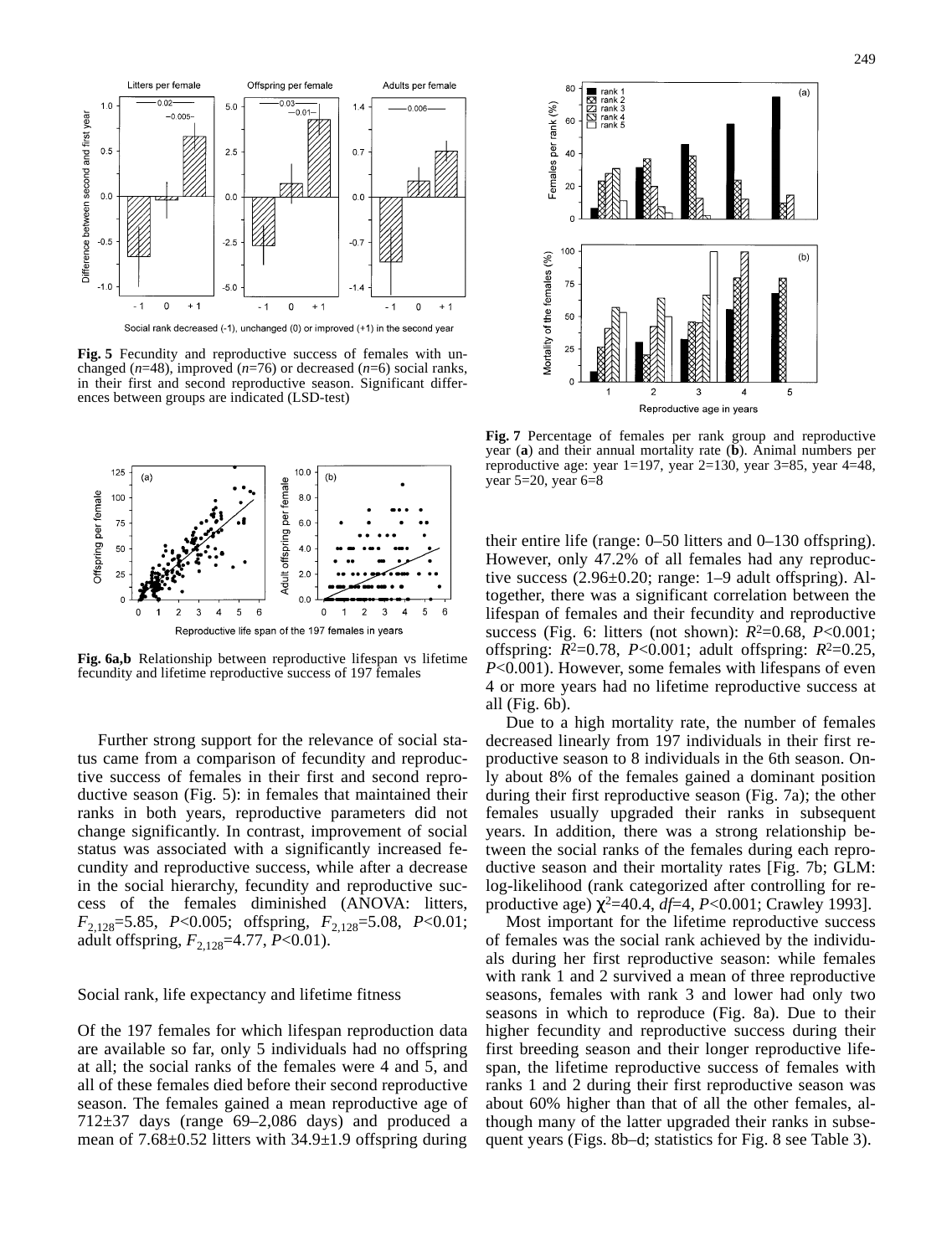

**Fig. 8a–d** Relationship between the social rank of the females at the outset of her first reproductive season and her reproductive lifespan (**a**), lifetime fecundity (**b**, **c**) and reproductive success (**d**). The number of females is shown at the bottom of **a**. The reproductive seasons (March to September) are indicated as *horizontal bars*

**Table 3** Effects of year of birth and social rank during the first reproductive season nested within year of birth (random factor) on reproductive age and lifetime reproduction of females with high (ranks 1 and 2) vs lower ranks tested with GLM

| Model term          | Year        |      | Social rank  |         |  |
|---------------------|-------------|------|--------------|---------|--|
| (data per lifetime) | $(d=12,10)$ |      | $(d=10,174)$ |         |  |
|                     | F           |      | F            |         |  |
| Reproductive age    | 0.99        | >0.5 | 3.42         | < 0.001 |  |
| Litters             | 0.39        | >0.5 | 4.52         | < 0.001 |  |
| Offspring           | 0.91        | >0.5 | 3.46         | < 0.001 |  |
| Adult offspring     | 1.49        | 0.27 | 2.18         | $=0.02$ |  |

## **Discussion**

#### General results on reproduction

Due to its worldwide distribution and its economic importance, the social behaviour of rabbits has been studied intensively during the last 50 years in fenced areas as well as under natural conditions (summaries e.g. Mykytowycz 1958, 1959, 1960, 1961; Lockley 1961; Myers 1970; Gibb et al. 1978, 1985; Andrewartha and Birch 1984; Gibb 1993; Thompson and King 1994; Webb et al. 1995; Surridge et al. 1999). Nevertheless, complete data on social rank, fecundity and lifetime reproductive success of females are missing.

Our study was conducted on animals living in an enclosure in up to 14 territorial groups. The enclosure was large enough to allow natal and breeding dispersal, but prevented emigration and immigration over long distances (Daly 1981; Webb et al. 1995; Fuller et al. 1996;

Künkele and von Holst 1996). Since the number of founder rabbits trapped in the wild was small, fixation or loss of different alleles and a reduction in the genetic variation within the population was possible (Whitlock and McCauley 1990). However, the genetic variability of our population (band-sharing index=0.60, analysis of multilocus DNA fingerprints of 6 years) was in the range of three populations of wild rabbits living under natural conditions in Germany (Sylt, Oberlangenstadt, Schwandorf;  $P_b$ =0.48–0.74; Niedermeier and von Holst 1998).

The breeding season of the rabbits of our population started between the end of February and early March with the appearance of green vegetation. Most females usually reached oestrus within a few days and became pregnant. Because of a postpartum oestrus (Brambell 1948), females can deliver up to 7 litters during the reproductive season, but the mean number of litters was only 3.2 per female and year in our study. The same results have been found in shot samples of rabbits from natural populations in England, Australia and New Zealand (McIlwaine 1962; Boyd and Myhill 1987; Parer and Libke 1991). This reduced fecundity is probably due to uterine losses of whole litters (Brambell 1942, 1944, 1948; Thompson and Worden 1956; McIlwaine 1962; Lloyd 1963; Mykytowycz and Fullagar 1973; Boyd and Myhill 1987; Parer and Libke 1991).

The litter sizes varied between 1 and 9 with a mean of 4.8 offspring. This is in accordance with the results of other studies (Boyd 1985; Wallage-Dress and Michielsen 1989; Trout and Smith 1995, 1998). The reasons for the great variation in litter sizes in our and other studies with wild rabbits are unknown so far. Female age and rank had no significant effects on litter size in our study. In shot samples of rabbits from a natural population in New Zealand, Gibb et al. (1985) found a maximal litter size in 10- to 12-month-old females; since no rabbits of our study that survived to adulthood were born before March, at this age, the reproductive season of our rabbits had not yet started due to the climatic conditions.

Birth mass of the offspring was influenced by litter size, which is in accordance with the results Breuer and Claussen (1977) with domestic rabbits and studies with other species (e.g. Small 1981; Clutton-Brock et al. 1988), while Boyd (1985) found no effect of litter size on body mass of neonates in wild rabbits living in larger field enclosures; this conclusion is, however, based on the analysis of only 29 litters, which may be insufficient to detect effects of litter size on birth masses due to the large variation even between litters of the same size. Despite the great differences in energetic expenditures of the females, the number of young surviving to adulthood were not different between litters of one to nine offspring. A similar result was found by Mappes et al. (1995) in an experiment with bank voles. Litter enlargement did not change the number of young per female surving to an age of 3 months. However, in a recent study with controlled manipulation of offspring number and body size in bank voles, the same research group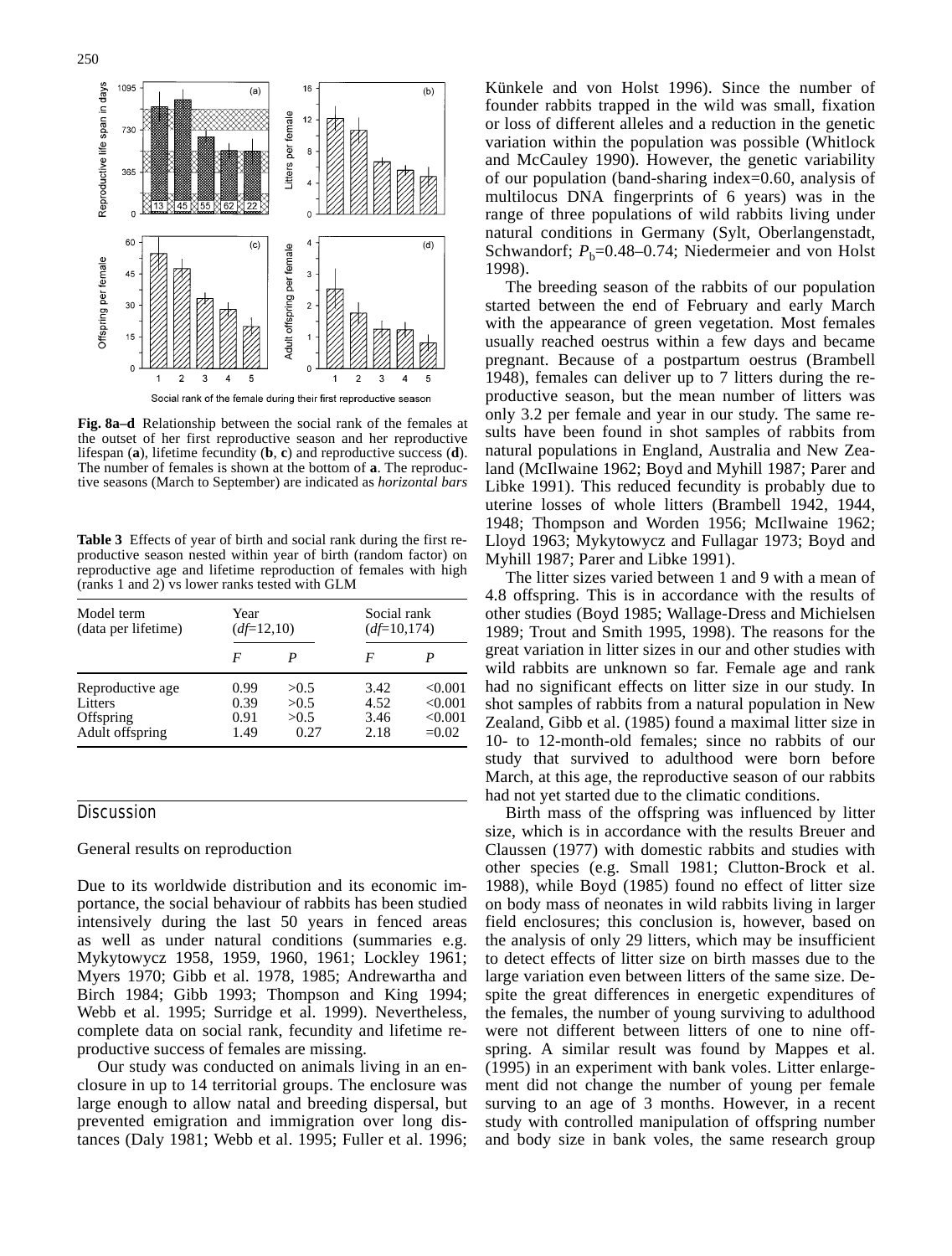found a higher number of offspring surviving to the next breeding season in litters with increased number, despite the smaller body size of the individuals at weaning. Offspring size manipulation had no effect on offspring growth or survival (Oksanen et al. 2001).

High maternal investment in number of litters and their size did not affect the fecundity of females in subsequent reproductive seasons. In addition, we found no evidence for differential investments in male and female offspring before and after birth, as found in some other mammals (e.g. Clutton-Brock and Iason 1986; Clutton-Brock et al. 1988; Bacon and McClintock 1994; Kojola 1998). The sex ratio at birth and day 12 was 1:1, which is in accordance with the results of other authors (e.g. Brambell 1944; Watson 1957; Myers and Poole 1962; Parer 1977). Differences in mortality rates of the sexes were not present before the first winter period, which was survived by an average of about 40% more females than males. However, probably due to the large variation between years, this difference was not significant.

The high reproductive potential of the rabbits resulted in a tremendous overproduction of young every year (up to more than 1,000 offspring); however, over the past 14 years (1987–2000) only a mean 5.5% of all neonates survived to adulthood, which corresponds to many other studies of wild rabbits living in fenced areas or in the wild (Southern 1940; Tyndale-Biscoe and Williams 1955; Lloyd 1970, 1981; Parer 1977; Arthur 1980; Wood 1980; Richardson and Wood 1982; Wheeler and King 1985a, 1985b; Webb 1993; Gibb and Williams 1994). An especially high mortality rate was evident during the nestling period (nearly 40%), caused by predation or starvation, due to insufficient nursing and/or milk production of the females and insufficient nest quality.

After weaning, predation seems to be the major cause of death. However, the impact of diseases on the mortality rate is probably extremely underestimated. Because moribund or dead individuals are usually partially or completely eaten by predators before they can be found during the daily controls, they are counted under "predation" in our study (see also Tyndale-Biscoe and Williams 1955). The same conclusion was drawn by Dunsmore (1971) on the basis of a study of wild rabbits living in a coastal region of Australia. Having reviewed the evidence for food, vertebrate predation and diseases, he suggested coccidiosis as the most relevant mortality factor in subadult rabbits.

## Social rank and reproductive success

The reproductive success of females depended to a large extent on their social ranks. The mechanisms responsible for the higher reproductive success of dominant females were manifold and were based on pre- and postnatal effects, which were probably caused by a better physical condition of the females. Although food can affect the health of females, food was never limited during the breeding season in our study and competition for food is unknown in rabbits under natural conditions (Mykytowycz 1961; Cowan and Bell 1986). As shown by others, the most important factor affecting a female's condition was her relationship with other females in the group: Offspring born by subordinate (socially stressed) mothers usually show severe stunting (e.g. Myers et al. 1971; Mykytowycz and Fullagar 1973) in rabbits and other species (reviewed in von Holst 1998). While the social rank of females showed no significant influence on litter size, the total number of litters was higher in dominant than in subordinate females, which may be due to a lower intrauterine mortality rate in dominant females (Mykytowycz 1960). In addition, the survival rate of dominant mothers' offspring before and after weaning was much better. Altogether, the higher fecundity of females with high social ranks and the lower mortality of their offspring contributed equally to the rank-dependent differences in the reproductive success of the females.

An animal's lifetime reproductive success increases either by a longer lifespan and/or by an earlier start of breeding (Sibly 1986). In attempts to demonstrate rankdependent lifetime reproductive success, one must determine the duration of rank occupancy as well as the reproductive success and mortality rate associated with each rank, because individuals of many species usually change ranks throughout their lifespan (Hausfater 1975). This was also the case in our rabbit population, where many changes in rank positions and high mortality rates occurred, especially between the end of the first and the onset of the second reproductive period. However, females that gained a dominant position during their first breeding season maintained their ranks usually until a few months before their death. The social ranks of females at their first reproduction period were clearly associated with their mean life expectancies. Females with rank 1 and 2 had one season more to reproduce  $(=50\%)$ than females with lower ranks. Consequently, the lifetime reproductive success of females with high ranks (rank 1 and 2) at the onset of their first reproductive season was about 60% higher than in the females of lower rank, although many of the latter became dominant in the following years.

Reproductive lifespan as an important factor in lifetime fitness has also been found in primates (Altmann et al. 1988; Fedigan 1991; Bercovitch and Berard 1993; Kuester et al. 1995). However, life-table analyses, combining social ranks with life expectancies and reproductive success, are missing from other mammalian species living under more or less natural conditions, with one exception: van Noordwijk and van Schaik (1999), in a 12-year field study of *Macaca fascicularis*, demonstrated a clearly reduced reproductive lifespan in low-ranking compared to high-ranking females.

The underlying mechanisms for these rank-dependent differences in life expectancy are not known. However, stress responses, such as increased adrenocortical activities and heart rates as well as lowered immunoglobulin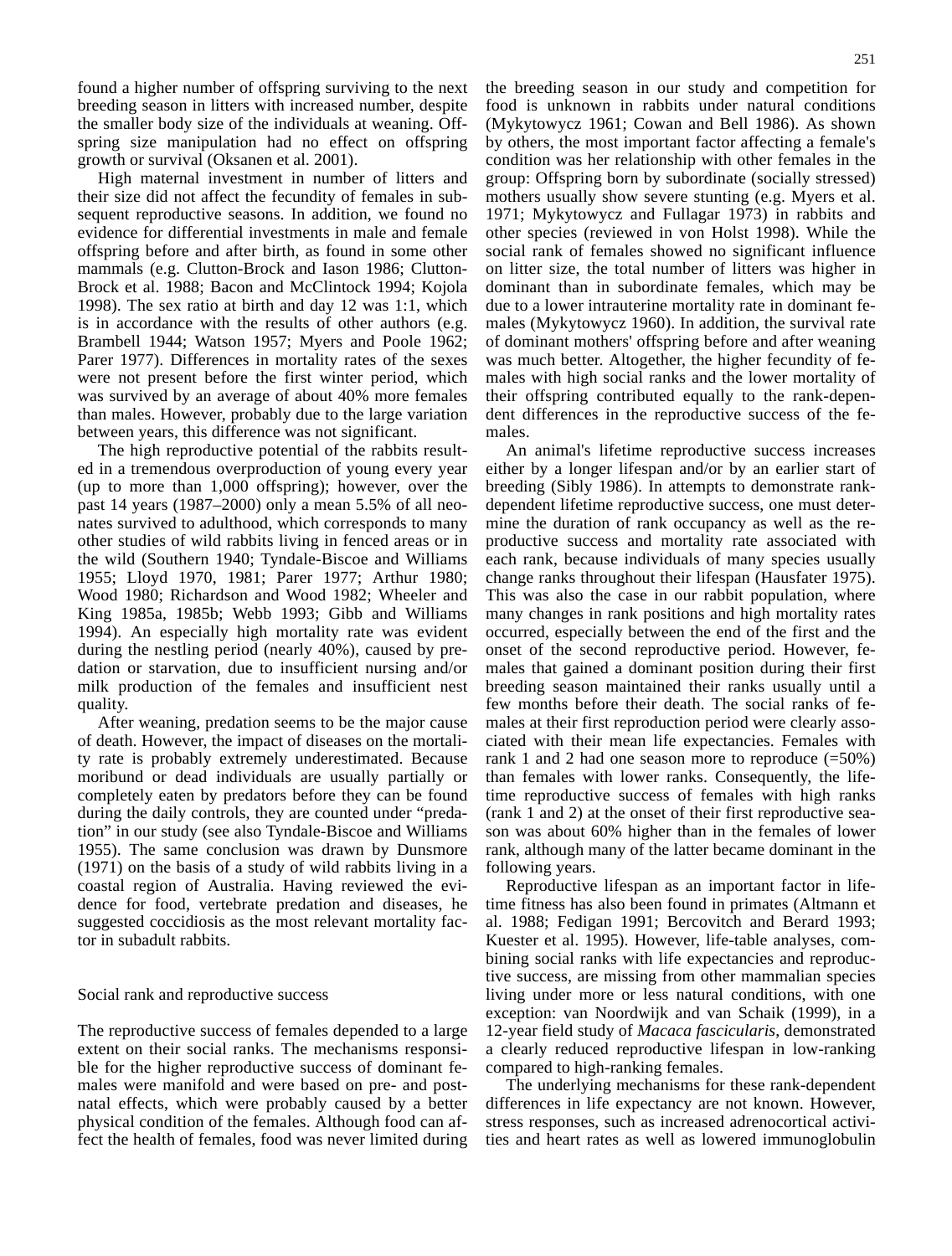levels are evident in subordinate wild rabbits of both sexes in our population (Eisermann 1992; von Holst 1998; von Holst et al. 1999), which suggests that stress responses associated with low social ranks are the cause of earlier death. Such stress responses may directly accelerate ageing (Everitt 1976; Selye and Tuchweber 1976; Arking 1991) or increase mortality due to infectious or other stress-related diseases (reviewed in von Holst 1998).

**Acknowledgements** We thank our undergraduate and graduate students who helped to collect the data over the past years. Furthermore, we wish to thank Roland Brandl for his valuable help with statistics and Volker Stefanski and two anonymous referees for their critical comments, which greatly improved this manuscript. This study was supported by the Bayerische Staatsministerium für Ernährung, Landwirtschaft und Forsten and by grants from the Deutsche Forschungsgemeinschaft (Ho 443/19- 1,2) and the Volkswagenstiftung (VW  $\overline{I}/72$  144). The experiments comply with the current laws of Germany.

#### References

- Altmann J (1974) Observational study of behavior: sampling methods. Behaviour 49:227–267
- Altmann J, Hausfater G, Altmann SA (1988) Determinants of reproductive success in savannah baboons, *Papio cynocephalus*. In: Clutton-Brock TH (ed) Reproductive success. University of Chicago Press, Chicago, pp 403–418
- Altmann SA (1962) A field study of the sociobiology of the rhesus monkey, *Macaca mulatta*. Ann NY Acad Sci 102:338–435
- Andersson M, Dahlback M, Meurling P (1981) Reproductive biology of the wild rabbit in southern Sweden, an area close to the northern limit of its distribution. In: Myers K, MacInnes CD (eds) Proceedings of the World Lagomorph Conference (1979). University of Guelph, Ontario, pp 175–181
- Andrewartha HG, Birch LC (1984) The ecology of the European rabbit (*Oryctolagus cuniculus*) in Southern Australia. In: Andrewartha HG, Birch, LC (eds) The ecological web: more on the distribution and abundance of animals. University of Chicago Press, Chicago, pp 313–371
- Arking R (1991) Biology of aging: observations and principles. Prentice Hall, Englewood Cliffs, NJ
- Arthur CP (1980) Démographie du lapin de garenne *Oryctolagus cuniculus* (L.) 1758 en région parisienne. Bulletin mensuel office national de la chasse. Numéro spécial, sientifique et technique, Décembre, pp 127–162
- Bacon SJ, McClintock MK (1994) Multiple factors determine the sex ratio of postpartum-conceived Norway rat litters. Physiol Behav 56:359–366
- Bell D (1983) Mate choice in the European rabbit. In: Bateson PPG (ed) Mate choice. Cambridge University Press, Cambridge, UK, pp 211–223
- Berard  $\overline{J}$  (1999)  $\overline{A}$  four-year study of the association between male dominance rank, residency status, and reproductive activity in rhesus macaques (*Macaca mulatta*). Primates 40:159–175
- Bercovitch FB, Berard JD (1993) Life history costs and consequences of rapid reproductive maturation in female rhesus macacques. Behav Ecol Sociobiol 32:103–109
- Boyd IL (1985) Investment in gowth by pregnant wild rabbits in relation to litter size and sex of offspring. J Anim Ecol 54: 137–147
- Boyd IL, Myhill DG (1987) Seasonal changes in condition, reproduction and fecundity in the wild European rabbit (*Oryctolagus cuniculus*). J Zool (Lond) 212:223–233
- Brambell FWR (1942) Intra-uterine mortality of the wild rabbit, *Oryctolagus cuniculus* (L.). Proc R Soc Lond B 130:462–479
- Brambell FWR (1944) The reproduction of the wild rabbit *Oryctolagus cuniculus* (L.). Proc Zool Soc Lond 114:1–45
- Brambell FWR (1948) Prenatal mortality in mammals. Biol Rev 23:370–405
- Breuer HW, Claussen U (1977) Correlation of birth weight and crown-rump to the number of implantation and litter size in rabbits. Anat Embryol 151:91–95
- Clutton-Brock TH, Iason GR (1986) Sex ratio variation in mammals. Q Rev Biol 61:339–374
- Clutton-Brock TH, Albon SD, Guinness FE (1988) Reproductive success in male and female red deer. In: Clutton-Brock TH (ed) Reproductive success: studies of individual variation in contrasting breeding systems. University of Chicago Press, Chicago, pp 325–343
- Cowan DP (1987) Aspects of the social organization of the European wild rabbit, *Oryctolagus cuniculus*. Ethology 75: 197–210
- Cowan DP, Bell DJ (1986) Leporid social behavior and social organization. Mamm Rev 16:169–179
- Cowlishaw G, Dunbar RIM (1991) Dominance rank and mating success in male primates. Anim Behav 41:1045–1056
- Crawley MJ (1993) GLIM for ecologists. Blackwell, Oxford
- Daly JC (1981) Effects of social organization and environmental diversity on determining the genetic structure of a population of the wild rabbit, *Oryctolagus cuniculus*. Evolution 35: 689–706
- Dewsbury DA (1982) Dominance rank, copulatory behavior, and differential reproduction. Q Rev Biol 57:135–159
- Diemer M, Schmid B (2001) Effects of biodiversity loss and disturbance on the survival and performance of two *Ranunculus* species with differing clonal architecture. Ecography 24:59–67
- Dunsmore JD (1971) A study of the biology of the wild rabbit in climatically different regions in eastern Australia. IV. The rabbit in the south coastal region of New South Wales, an area in which parasites appear to exert a population-regulating effect. Aust J Zool 19:355–370
- Eisermann K (1992) Long-term heartrate responses to social stress in wild European rabbits: predominant effect of rank position. Physiol Behav 52:33–36
- Ellis L (1995) Dominance and reproductive success among nonhuman animals: a cross-species comparison. Ethol Sociobiol 16: 257–333
- Everitt AV (1976) Conclusion: aging and its hypothalamic-pituitary control. In: Everitt AV, Burgess JA (eds) Hypothalamus, pituitary and aging. Thomas, Springfield, pp 676–702
- Fedigan LM (1991) Life span and reproduction in Japanese macaque females. In: Fedigan LM, Asquith PJ (eds) The monkeys of Arashiyama. State University of New York Press, Albany, pp 140–151
- Floody OR (1983) Hormones and aggression in female mammals. In: Svare BB (ed) Hormones and aggressive behavior. Plenum, New York, pp 39–89
- Fuller SJ, Mather PB, Wilson JC (1996) Limited genetic differentiation among wild *Oryctolagus cuniculus* L. (rabbit) populations in arid eastern Australia. Heredity 77:138–145
- Gibb JA (1993) Sociality, time and space in a sparse population of rabbits (*Oryctolagus cuniculus*). J Zool (Lond) 229:581–607
- Gibb JA, Williams JM (1994) The rabbit in New Zealand. In: Thompson HV, King CM (eds) The European rabbit: the history and biology of a successful colonizer. Oxford University Press, Oxford, pp 158–204
- Gibb JA, Ward CP, Ward GD (1978) Natural control of a population of rabbits, *Oryctolagus cuniculus* (L.), for ten years in the Kourarau enclosure. DSIR Bulletin 223
- Gibb JA, White AJ, Ward CP (1985) Population ecology of rabbits in the Wairarapa, New Zealand. N Z J Ecol 8:55–82
- Gilbert N, Myers K, Cooke BD, Dunsmore JD, Fullagar PJ, Gibb JA, King DR, Parer I, Wheeler SH, Wood DH (1987) Comparative dynamics of Australasian rabbit populations. Aust J Wildl Res 14:491–503
- Hausfater G (1975) Dominance and reproduction in baboons (*Papio cynocephalus*): a quantitative analysis. Karger, Basel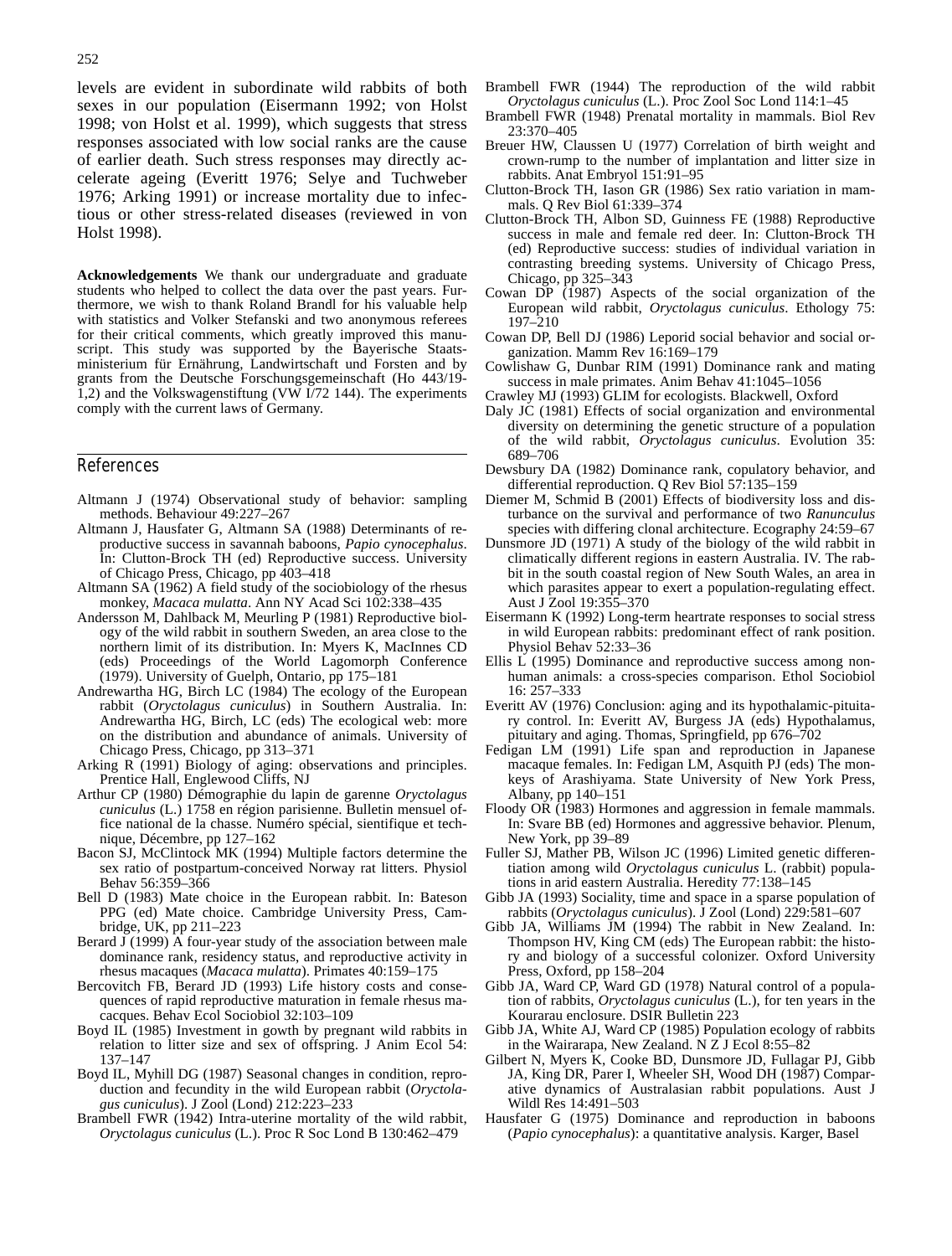- Holst D von (1998) The concept of stress and its relevance for animal behavior. Adv Study Behav 27:1–131
- Holst D von, Hutzelmeyer H, Kaetzke P, Khaschei M, Schönheiter R (1999) Social rank, stress, fitness, and life expectancy in wild rabbits. Naturwissenschaften 86:388–393
- Hudson R, Bilkó A, Altbäcker V (1996) Nursing, weaning and the development of independent feeding in the rabbit. Z Säugetierkd 61:39–41
- Kaplan JR (1986) Psychological stress and behavior in nonhuman primates. Comp Primate Biol 2A:455–492
- Kojola I (1998) Sex ratio and maternal investment in ungulates. Oikos 83:567–573
- Kreveld D van (1970) A selective review of dominance-subordination relations in animals. Genet Psychol Monogr 81:143–173
- Kuester J, Paul A, Arnemann J (1995) Age-related and individual differences of reproductive success in male and female barbary macaques (*Macaca sylvanus*). Primates 36:461–476
- Künkele J, Holst D von (1996) Natal dispersal in the European wild rabbit. Anim Behav 51:1047–1059
- Lloyd HG (1963) Intra-uterine mortality in the wild rabbit, *Oryctolagus cuniculus* (L.) in populations of low density. J Anim Ecol 32:549–563
- Lloyd HG (1970) Variation and adaptation in reproductive performance. Symp Zool Soc Lond 26:165–188
- Lloyd HG (1981) Biological observations on post-myxomatosis wild rabbit populations in Britain 1955–1979. In: Myers K, MacInnes CD (eds) Proceedings of the world lagomorph conference, 1979. University of Guelph, Ontario, pp 623–628
- Lockley RM (1961) Social structure and stress in the rabbit warren. J Anim Ecol 32:385–423
- Mappes T, Koskela E, Ylonen E (1995) Reproductive costs and litter size in the bank vole. Proc R Soc Lond B 261:19–24
- Maslow AH (1936) The role of dominance in the social and sexual behavior of infra-human primates. III. A theory of sexual behavior of infra-human primates. J Genet Psychol 48:310–338
- McIlwaine CP (1962) Reproduction and body weights of the wild rabbit *Oryctolagus cuniculus* (L.) in Hawke's Bay, New Zealand. N Z J Sci 5:325–341
- Myers K (1970) The rabbit in Australia. In: Boer PJ den, Gradwell GR (eds) The dynamics of numbers in populations. Pudoc, Wageningen, pp 478–506
- Myers K, Poole WE (1961) A study of the biology of the wild rabbit, *Oryctolagus cuniculus* (L.) in confined populations. II. The effect of season and population increase on behaviour. CSIRO Wildl Res 6:1–41
- Myers K, Poole WE (1962) A study of the biology of the wild rabbit, *Oryctolagus cuniculus* (L.), in confined populations. III. Reproduction. Aust J Zool 10:225–267
- Myers K, Hale CS, Mykytowycz R, Hughes RL (1971) The effects of varying density on space and sociality and health in animals. In: Esser AH (ed) Behavior and environment: the use of space by animals and men. Plenum, New York, pp 148–187
- Myers K, Parer I, Wood D, Cooke BD (1994) The rabbit in Australia. In: Thompson HV, King CM (eds) The European rabbit: the history and biology of a successful colonizer. Oxford University Press, Oxford, pp 108–157
- Mykytowycz R (1958) Social behaviour of an experimental colony of wild rabbits, *Oryctolagus cuniculus* (L.). I. Establishment of the colony. CSIRO Wildl Res 3:7–25
- Mykytowycz R (1959) Social behaviour of an experimental colony of wild rabbits, *Oryctolagus cuniculus* (L.). II. First breeding season. CSIRO Wildl Res 4:1–13
- Mykytowycz R (1960) Social behaviour of an experimental colony of wild rabbits, *Oryctolagus cuniculus* (L.). III. Second breeding season. CSIRO Wildl Res 5:1–20
- Mykytowycz R (1961) Social behaviour of an experimental colony of wild rabbits, *Oryctolagus cuniculus* (L.). IV. Conclusions: outbreak of myxomatosis, third breeding season, and starvation. CSIRO Wildl Res 6:142–155
- Mykytowycz R, Fullagar PJ (1973) Effect of social environment on reproduction in the rabbit, *Oryctolagus cuniculus* (L.). J Reprod Fertil Suppl 19:503–522
- Mykytowycz R, Hesterman ER (1975) An experimental study of aggression in captive European rabbits, *Oryctolagus cuniculus* L. Behaviour 52:104–123
- Niedermeier J, Holst D von (1998) Population genetic investigations of European wild rabbits (*Oryctolagus cuniculus* L.) with DNA fingerprinting. Zoology 101 (suppl I):31
- Noordwijk MA van, Schaik CP van (1999) The effects of dominance rank and group size on female life time reproductive success in wild long-tailed macaques, *Macaca fascicularis*. Primates 40:105–130
- Oksanen TA, Jonsson P, Koskela E, Mappes T (2001) Optimal allocation of reproductive effort: manipulation of offspring number and size in the bank vole. Proc R Soc Lond B 268: 661–666
- Parer I (1977) The population ecology of the wild rabbit, *Oryctolagus cuniculus* (L.), in a Mediteranean-type climate in New South Wales. Aust Wildl Res 4:171–205
- Parer I, Libke JA (1991) Biology of the wild rabbit, *Oryctolagus cuniculus* (L.), in the southern tablelands of New South Wales. Wildl Res 18:237–241
- Richardson BJ, Wood DH (1982) Experimental ecological studies on a subalpine rabbit population. I. Mortality factors acting on emergent kittens. Aust Wildl Res 9:443–450
- Rogers PM, Arthur CP, Soriguer RC (1994) The rabbit in continental Europe. In: Thompson HV, King CM (eds) The European rabbit: the history and biology of a successful colonizer. Oxford University Press, Oxford, pp 22–63
- Selye H, Tuchweber B (1976) Stress in relation to aging and disease. In: Everitt AV, Burgess JA (eds) Hypothalamus, pituitary and aging. Thomas, Springfield, pp 547–552
- Sibly CP (1986) Why breeding earlier is always worthwhile. J Theor Biol 123:311–319
- Silk JB (1993) The evolution of social conflict among female primates. In: Mason WA, Mendoza SP (eds) Primate social conflict. State University New York Press, New York, p 49–83
- Small MF (1981) Body fat, rank, and nutritional status in a captive group of rhesus macaques. Int J Primatol 2:91–95
- Soriguer RC (1981) Biología y dinámica de una población de conejos (*Oryctolagus cuniculus* L.) en Andalucia Occidental. Doñana Acta Vertebr (Vol Especial) 8:1–379
- Southern HN (1940) The ecology and population dynamics of the wild rabbit (*Oryctolagus cuniculus*). Ann Appl Biol 27:509–526
- Southern HN (1948) Sexual and aggressive behaviour in the wild rabbit. Behaviour 1:173–194
- Suarez B, Ackerman DR (1971) Social dominance and reproductive behaviour in male rhesus monkeys. Am J Phys Anthropol 35:219–222
- Surridge AK, Bell DJ, Hewitt GM (1999) From population structure to individual behaviour: genetic analysis of social structure in the European wild rabbit (*Oryctolagus cuniculus*). In: Racey PA, Bacon PJ, Dallas JF, Piertney SB (eds) Molecular genetics in animal ecology. Biol J Linn Soc 68:51–71
- Syme GJ (1974) Competitive orders as measures of social dominance. Anim Behav 22:931–940
- Thompson HV, King CM (1994) The European rabbit: the history and biology of a successful colonizer. Oxford University Press, Oxford
- Thompson HV, Worden AN (1956) The rabbit. Collins, London
- Trout RC, Smith GC (1995) The reproductive productivity of the wild rabbit (*Oryctolagus cuniculus*) in southern England on sites with different soils. J Zool (Lond) 237:411–422
- Trout RC, Smith GC (1998) Long-term study of litter size in relation to population density in rabbits (*Oryctolagus cuniculus*) in Lincolnshire, England. J Zool (Lond) 246:347–350
- Tyndale-Biscoe CH, Williams RM (1955) A study of natural mortality in a wild population of the rabbit, *Oryctolagus cuniculus* (L.). N Z J Sci Tech B 36:561–580
- Virgin CE Jr, Sapolsky RM (1997) Styles of male social behavior and their endocrine correlates among low-ranking baboons. Am J Primatol 42:25–39
- Wallage-Drees JM (1989) A field study of seasonal changes in circadian activity of rabbits. Z Säugetierkd 54:22–30